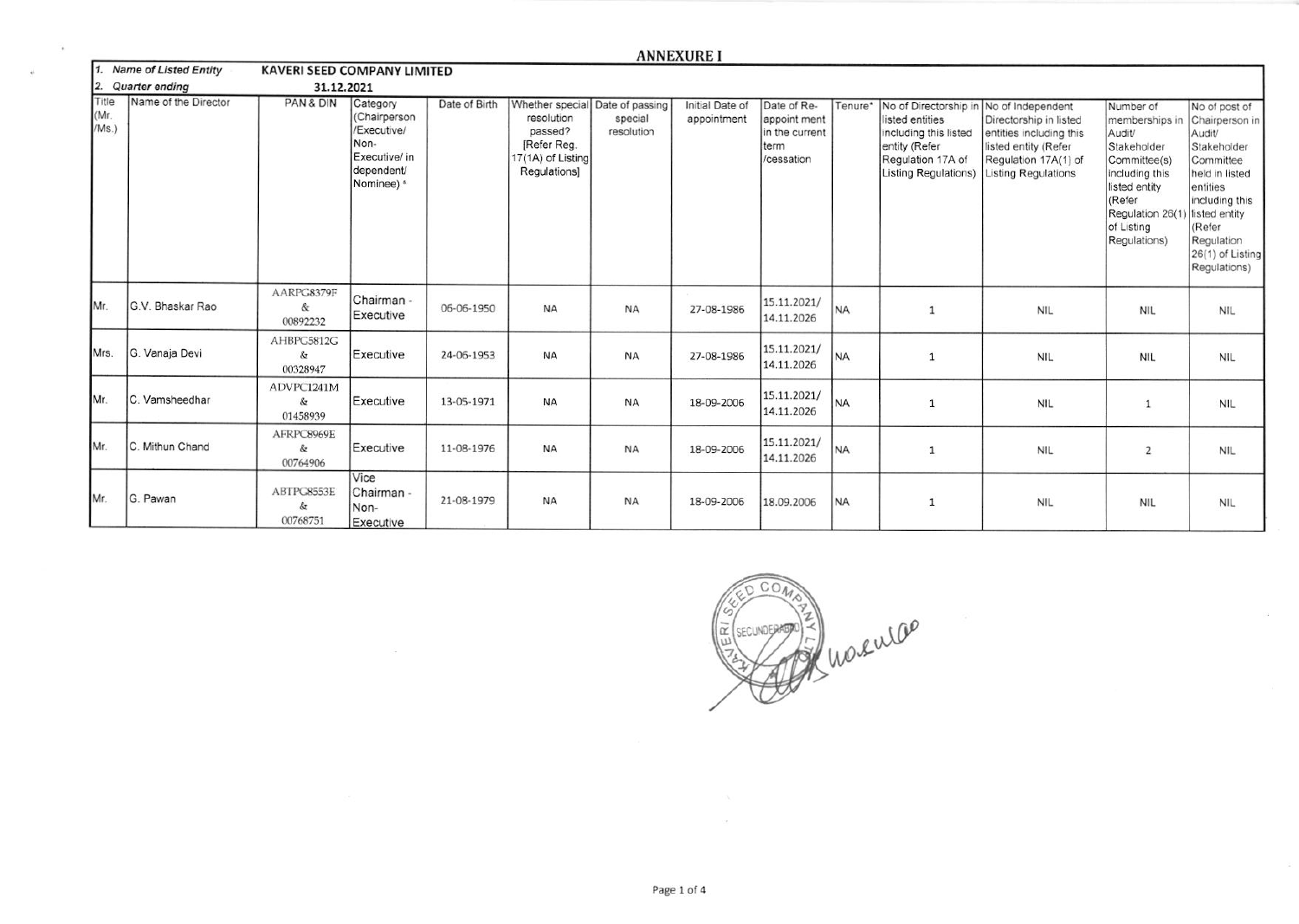| Mr.  | Raghuvardhan Reddy                                                                                                                                                                                            | AJPPS8649K<br>&<br>01992206 | Non-<br>Executive -<br>Independent  | 09-03-1947 | Yes       | 30-09-2021 | 18-09-2014 | 17.09.2019/1 87<br>7.09.2024 | Months       |  | $\overline{2}$ |            |
|------|---------------------------------------------------------------------------------------------------------------------------------------------------------------------------------------------------------------|-----------------------------|-------------------------------------|------------|-----------|------------|------------|------------------------------|--------------|--|----------------|------------|
| IMr. | S.M. Ilyas                                                                                                                                                                                                    | AHIPS5691J<br>&<br>03542011 | Non-<br>Executive -<br>Independent  | 25-07-1947 | Yes       | 30-09-2021 | 18-09-2014 | 17.09.2019/1 87<br>7.09.2024 | Months       |  | <b>NIL</b>     | NIL        |
| Mr.  | K. Purushotham                                                                                                                                                                                                | AGKPK8119J<br>&<br>01540645 | Non-<br>Executive -<br>Independent  | 05-07-1946 | Yes       | 16-06-2021 | 18-09-2014 | 17.09.2019/1 87<br>7.09.2024 | Months       |  |                |            |
| Mrs. | M. Chaya Ratan                                                                                                                                                                                                | ABJPM6721E<br>&<br>08085687 | Non-<br>Executive -<br>Independent  | 26-01-1953 | <b>NA</b> | <b>NA</b>  | 24-05-2018 | 24.05.2018/<br>23.05.2023    | 43<br>Months |  |                | <b>NIL</b> |
| Mr.  | Rayappa Ramappa<br>Hanchinal                                                                                                                                                                                  | AAJPH1403M<br>&<br>08138621 | INon-<br>Executive -<br>Independent | 01-06-1952 | <b>NA</b> | <b>NA</b>  | 09-02-2021 | 09.02.2021/<br>08.02.2026    | Months       |  | NIL            | <b>NIL</b> |
|      | Whether Regular Chairperson appointed - YES                                                                                                                                                                   |                             |                                     |            |           |            |            |                              |              |  |                |            |
|      | Whether Chairperson is related to managing director or CEO - YES                                                                                                                                              |                             |                                     |            |           |            |            |                              |              |  |                |            |
|      | <sup>5</sup> PAN number of any director would not be displayed on the website of Stock Exchange                                                                                                               |                             |                                     |            |           |            |            |                              |              |  |                |            |
|      | "Category of directors means executive/non-executive/independent/Nominee. if a director fits into more than one category write all categories separating them with hyphen                                     |                             |                                     |            |           |            |            |                              |              |  |                |            |
|      | to be filled only for Independent Director. Tenure would mean total period from which Independent director is serving on Board of directors of the listed entity in continuity without any cooling off period |                             |                                     |            |           |            |            |                              |              |  |                |            |

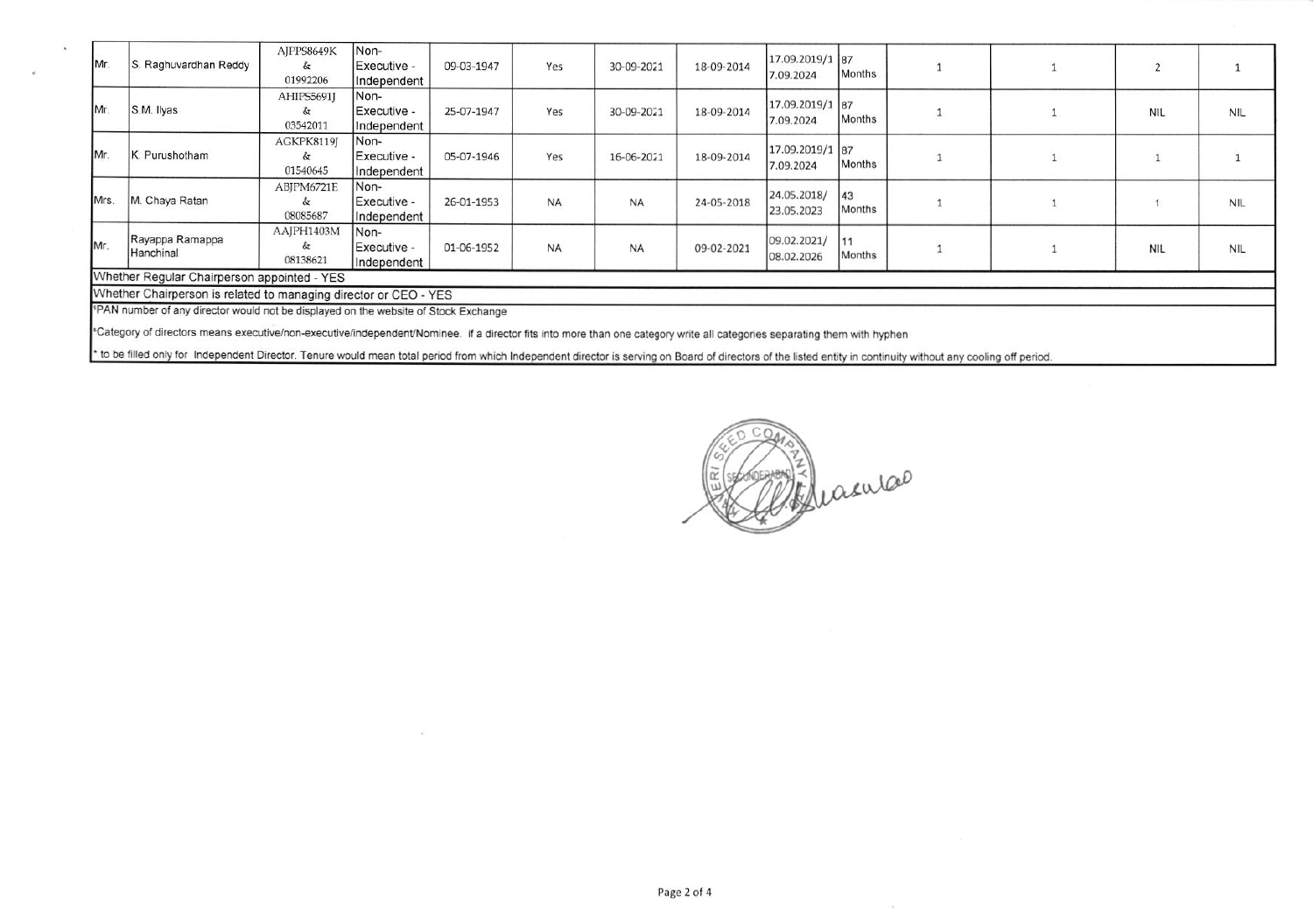JII. **Composition of Committees** 

 $\cdot$ 

×.

| <b>Name of Committee</b><br>DIN                                                                                  |     |                                                     | Whether Regular Chairperson appointed                                                                                                                                     |                                                                                               | Name of Committee members Non-   |                                            | Category<br>(Chairperson/Executive/<br>Executive/independent/<br>Nominee) ' | Date of Appointment | Date of<br>Cessation |  |  |
|------------------------------------------------------------------------------------------------------------------|-----|-----------------------------------------------------|---------------------------------------------------------------------------------------------------------------------------------------------------------------------------|-----------------------------------------------------------------------------------------------|----------------------------------|--------------------------------------------|-----------------------------------------------------------------------------|---------------------|----------------------|--|--|
|                                                                                                                  |     | 01540645                                            |                                                                                                                                                                           |                                                                                               | Mr. K. Purushotham               |                                            | Independent-Chairperson                                                     | 23.05.2013          |                      |  |  |
| 1. Audit Committee                                                                                               |     |                                                     |                                                                                                                                                                           |                                                                                               | Mr. S. Raghuvardhan Reddy        |                                            | Independent                                                                 | 24.05.2018          |                      |  |  |
|                                                                                                                  |     | 00764906                                            | Yes                                                                                                                                                                       |                                                                                               | Mrs. M. Chaya Ratan              |                                            | Independent                                                                 | 10.11.2020          |                      |  |  |
|                                                                                                                  |     | 03558571                                            |                                                                                                                                                                           |                                                                                               | Mr. C.Mithunchand                |                                            | Executive                                                                   | 15.02.2007          |                      |  |  |
|                                                                                                                  |     | 01540645                                            |                                                                                                                                                                           |                                                                                               | Mr. K. Purushotham               |                                            | Independent-Chairperson                                                     | 23.05.2013          |                      |  |  |
| 2. Nomination & Remuneration Committee                                                                           |     | 01992206                                            | Yes                                                                                                                                                                       |                                                                                               | Mr. S. Raghuvardhan Reddy        |                                            | Independent                                                                 | 14.09.2016          |                      |  |  |
|                                                                                                                  |     | 08085687                                            |                                                                                                                                                                           |                                                                                               | Mrs. M. Chaya Ratan              |                                            | Independent                                                                 | 24-05-2018          |                      |  |  |
|                                                                                                                  |     | 01992206                                            |                                                                                                                                                                           | Mr. S. Raghuvardhan Reddy                                                                     |                                  |                                            | Independent-Chairperson                                                     | 14.02.2019          |                      |  |  |
| 3. Risk Management Committee                                                                                     |     | 01458939                                            | Yes                                                                                                                                                                       |                                                                                               | Mr. C. Vamsheedhar<br>Executive  |                                            |                                                                             | 14.02.2019          | $\sim$               |  |  |
|                                                                                                                  |     | 00764906                                            |                                                                                                                                                                           | Mr. C.Mithunchand                                                                             |                                  | Executive                                  |                                                                             | 14.02.2019          |                      |  |  |
|                                                                                                                  |     | 01992206                                            |                                                                                                                                                                           | Mr. S. Raghuvardhan Reddy                                                                     |                                  | Independent-Chairperson                    |                                                                             | 14.11.2018          | W.                   |  |  |
| 4. Stakeholders Relationship Committee'                                                                          |     | 01458939                                            | Yes                                                                                                                                                                       |                                                                                               | Mr. C. Vamsheedhar<br>Executive  |                                            |                                                                             | 15.02.2007          | <b>Sec.</b>          |  |  |
|                                                                                                                  |     | 00764906                                            |                                                                                                                                                                           |                                                                                               | Mr. C. Mithun Chand<br>Executive |                                            |                                                                             | 15.02.2007          |                      |  |  |
| 5. Corporate Social Responsibility Committee'                                                                    |     | 00892232                                            |                                                                                                                                                                           | Mr. G.V. Bhaskar Rao                                                                          |                                  |                                            | Executive-Chairperson                                                       | 13.08.2014          |                      |  |  |
|                                                                                                                  |     | 00328947                                            | Yes                                                                                                                                                                       |                                                                                               | Mrs. G. Vanaja Devi              |                                            | Executive                                                                   | 13.08.2014          | $\sim$               |  |  |
|                                                                                                                  |     | 01992206                                            |                                                                                                                                                                           |                                                                                               | Mr. S. Raghuvardhan Reddy        |                                            | Independent                                                                 | 14.11.2018          | Call                 |  |  |
|                                                                                                                  |     |                                                     | *Category of directors means executive/non-executive/independent/Nominee. If a director fits into more than one category write all categories separating them with hyphen |                                                                                               |                                  |                                            |                                                                             |                     |                      |  |  |
|                                                                                                                  |     |                                                     |                                                                                                                                                                           |                                                                                               |                                  |                                            |                                                                             |                     |                      |  |  |
| III.<br><b>Meeting of Board of Directors</b>                                                                     |     |                                                     |                                                                                                                                                                           |                                                                                               |                                  |                                            |                                                                             |                     |                      |  |  |
|                                                                                                                  |     |                                                     |                                                                                                                                                                           |                                                                                               |                                  |                                            |                                                                             |                     |                      |  |  |
| Date(s) of Meeting (if any) in the previous quarter                                                              |     | Date(s) of Meeting (if any) in the relevant quarter | Whether<br>requirement of<br>Quorum met*                                                                                                                                  | Number of<br><b>Number of Directors</b><br>Independent<br>Present<br><b>Directors Present</b> |                                  |                                            | Maximum gap between any two consecutive (in number of<br>days)              |                     |                      |  |  |
| 13.08.2021                                                                                                       |     |                                                     | 12.11.2021                                                                                                                                                                |                                                                                               |                                  |                                            |                                                                             | 90                  |                      |  |  |
| 25.08.2021                                                                                                       |     | 12.11.2021                                          | Yes                                                                                                                                                                       | 8                                                                                             |                                  | 4                                          | 78                                                                          |                     |                      |  |  |
| to be filled in only for the current quarter meetings                                                            |     |                                                     |                                                                                                                                                                           |                                                                                               |                                  |                                            |                                                                             |                     |                      |  |  |
| IV.<br><b>Meeting of Committees</b>                                                                              |     |                                                     |                                                                                                                                                                           |                                                                                               |                                  |                                            |                                                                             |                     |                      |  |  |
| Date(s) of meeting of the<br>Whether requirement of Quorum<br>committee in the relevant quarter<br>met (details) |     | <b>Number of Directors Present</b>                  | Number of<br>Independent<br><b>Directors Present</b>                                                                                                                      |                                                                                               | previous quarter                 | Date(s) of meeting of the committee in the | Maximum gap between any two consecutive meetings in<br>number of days*      |                     |                      |  |  |
| Audit Committee: 12.11.2021                                                                                      | Yes |                                                     | 3                                                                                                                                                                         | $\overline{2}$                                                                                |                                  | Audit Committee: 13.08.2021                |                                                                             | 90                  |                      |  |  |
| Risk Management Committee:<br>Yes<br>12.11.2021                                                                  |     | 3                                                   | $\mathbf{1}$                                                                                                                                                              |                                                                                               |                                  |                                            |                                                                             |                     |                      |  |  |

\* This information has to be mandatorily be given for audit committee, for rest of the committees giving this information is optional

enter